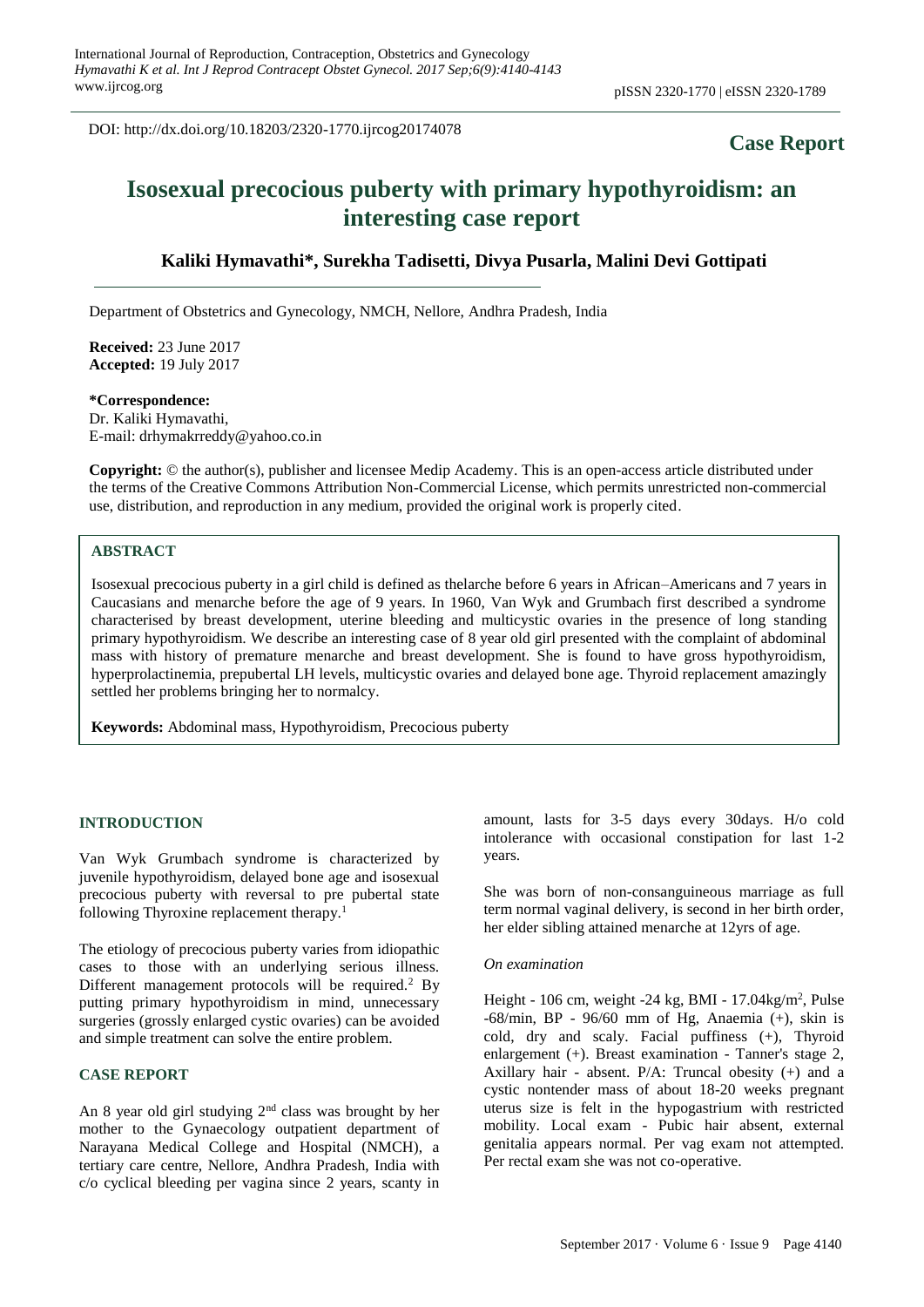## *Investigations Hb*

9 g/dl and all other routine investigations were within normal limits (WNL).

Special investigations are in Table 1.

## **Table 1: Special investigations.**

| <b>Investigations</b>                                         | <b>Result</b>                   | <b>Normal range</b>       |
|---------------------------------------------------------------|---------------------------------|---------------------------|
| Free triiodothyronine<br>(FT3)                                | $\downarrow$ 1.40pg/ml          | $2.50 - 3.90$ pg/ml       |
| Free<br>thyroxine (FT4)                                       | $\downarrow$ 0.17ng/ml          | $0.61 - 1.12$ ng/ml       |
| Thyroid<br>stimulating<br>hormone (TSH)                       | $\uparrow \uparrow > 100$ miu/l | $0.34 - 5.60$ miu/l       |
| Serum follicle<br>stimulating hormone 5.04 miu/l<br>(Sr. FSH) |                                 | $3.0 - 13.0$ miu/l        |
| Serum luteinizing<br>hormone(LH)                              | <b>JJ</b> 0.06miu/l             | $0.5 - 10.5$ miu/l        |
| Serum prolactin<br>(Sr.Pr)                                    | $\uparrow$ 33.5ng/ml            | $1.20 - 19.50$ ng/ml      |
| Serum estradiol (E2)                                          | $30.5$ pg/ ml                   | $\langle 10 \text{pg/ml}$ |

Trans abdominal Ultrasonogram (Figure 1) showed bulky uterus -7.8x3.5x4.5 cms. Utero cervical ratio is greater than 1. Both right and left Ovaries were markedly enlarged with multiple cysts.



**Figure 1: Ultrasoound abdomen.**

Endocrinology referral was done in view of altered Thyroid profile and elevated Prolactin levels- advised X-Ray both forearms for chronological bone age which showed approximate bone age of 3-5yrs indicating delayed bone age (below chronological age).

Management: diet-1585K.cal (Protein 47gms)/day; Tab Thyroxine 50μg daily for 2 weeks. The results of treatment with Thyroxine replacement were found to be amazing clinically evidenced by rapid regression in the size of abdominal mass. Patient discharged with review after 3 months continuing the same treatment.

## *Review after 3 months*

No menstruation in the last two months. P/A: Soft with no palpable masses. USG: WNL, Thyroid profile: WNL. She was advised to take Tab. Eltroxin 25µg on alternate days and for review after 6 months.

# **DISCUSSION**

The term precocious puberty is reserved for girls who exhibit any secondary sex characteristics before the age of 8 or menstruation before the age of 10. Precocious puberty may be isosexual where the features are due to excess Estrogen production or heterosexual where features are due to excess production of Androgens (ovarian and adrenal).

Precocious puberty is generally classified as gonadotropin dependent, gonadotropin independent or combination of the two. Hypothyroidism is an uncommon gonadotropin dependent cause of precocious puberty. 3 The association between early pubertal development and primary hypothyroidism was first described over 40 years ago and with many reports since then. But there are no reports on the frequency of this condition. In 1960 Van Wyk and Grumbach first described a syndrome characterised by breast development uterine bleeding and multi cystic ovaries in the presence of longstanding primary hypothyroidism. <sup>4</sup> Phenotypically girls show the classical hypothyroid appearance, FSH related secondary sexual characteristics with breast development, periodic uterine bleeding and absence of pubic/axillary hair development. Imaging studies typically reveal enlarged multicystic ovaries with follicular development and a pubertal uterus. Unique to this condition is a delayed bone age. All these features are found to be existing in our patient also.

# *Pathogenesis:*

The pathophysiology of the VWGS involves a complex interaction between different hypothalamic–pituitary hormonal axes. In the original description, Vanwyk and Grumbach hypothesised that there was hormonal overlap in the pituitary feedback mechanism. This overlap was thought to be partly at the hormone molecular level, given that both TSH and gonadotropins are glycoproteins, and/or partly due to a lack of specificity at the hypothalamic level. <sup>5</sup> TRH-induced TSH excess may be the common stimulator of the FSH receptor. The fascinating aspect of this syndrome is that TRH-induced hyperprolactinemia likely suppresses the pituitary gonadotropin axis.

Several theories have been proposed to explain precocious puberty caused by hypothyroidism. Van Wyk and Grumbach suggested increased pituitary production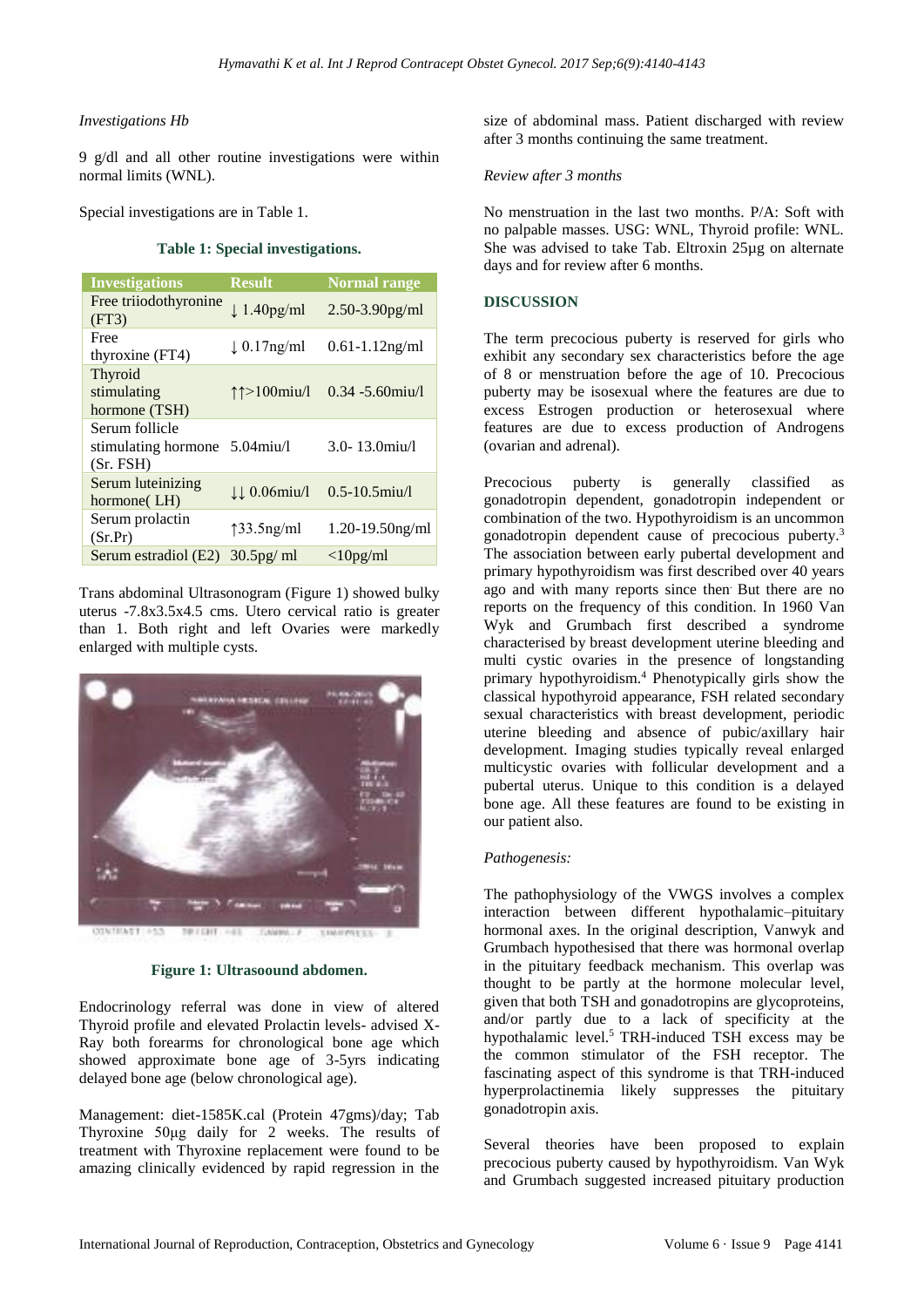of not only TSH but also FSH, LH and Prolactin when there was no negative feedback from Thyroid hormone. The current and most widely accepted theory is that high levels of TSH act on FSH receptors because of the molecular similarities between the two hormones. TSH acts as gonadotropin in the ovaries or testes. Stimulation of the gonadal FSH receptor by TSH is supported by the specific FSH/Estrogen dominant clinical picture and histopathology findings. Girls with this syndrome have breast development, follicular cysts and menstruation in the absence of pubic or axillary hair, which depends on adrenal androgens. 4,6

Histopathological analyses of resected ovaries and ovarian cysts shows cystic follicles and little if any luteinisation. The prepubertal phase, where low FSH levels prevail, could be vulnerable to FSH receptor stimulation by TSH.<sup>6,7</sup> A dose-dependent response of the FSH receptor to TSH is assumed as only very few children, all with extremely high TSH levels, are affected. This hypothesis is well supported by in vitro experiments. <sup>7</sup> The glycoprotein TSH, FSH, LH and hCG share a common  $α$ - subunit but have a unique β-subunit that is specific to each hormone. They each act through transmembrane G-protein coupled receptors (GPCRs) to activate adenylate cyclase and stimulate cAMP production. <sup>7</sup> Anasti et al showed that recombinant human TSH elicited a dose-dependent response at the human FSH receptor.

The TSH concentration required was several orders of magnitude higher than FSH, demonstrating that the FSHlike activity of TSH is very low. They went on to show that TSH and FSH are acting through the same receptor and that TSH competitively antagonises FSH. Whether a mutation or allelic variation in affected individuals leaves them more susceptible to TSH acting through the FSH receptor, Ryan et al.<sup>7</sup> sequenced the human FSH receptor gene in eight patients with gonadal hyper stimulation secondary to primary hypothyroidism. They found no mutations and no variance in the sensitivities of different allelic combinations or polymorphisms of the human FSH receptor. They confirmed previous study results that a very high concentration of TSH can directly cause activation of the wild-type FSH receptor. <sup>5</sup> One may speculate that TSH could also be acting through its own receptor on the ovary, but this is considered less likely as hypothyroidism more commonly presents with ovarian insufficiency and delayed puberty. 8

# *Abdominal mass*

Girls with acquired primary hypothyroidism may also present with abdominopelvic masses — large ovarian cysts caused by hyper stimulation. In present case, also major complaint was mass in the abdomen (18-20 weeks of pregnant uterus size). Along with premature menarche stimulation of the gonadal FSH receptor by elevated TSH is supported by the specific FSH/Estrogen dominant clinical picture and histopathology findings.

The role of Prolactin has long been argued in this syndrome, especially as Prolactin has not been elevated in every reported case.<sup>9</sup> Loss of negative feedback from Thyroid hormones in primary hypothyroidism not only results in high TRH levels, hyperplasia of the TSH secreting cells in the pituitary but also stimulates Prolactin secretion. In addition, elevated Estrogen concentrations reduce Prolactin inhibitory factor via a negative feedback mechanism, causing a further increase in Prolactin. <sup>10</sup> Prolactin is known to suppress pituitary gonadotropin by slowing GnRH pulse frequency. <sup>11</sup> Slow GnRH pulses preferentially lead to suppression of LH and production of FSH. <sup>12</sup> Prolactin also sensitises the ovary to circulating gonadotropin and accelerates follicular maturation via a poorly understood mechanism Bromocriptine given to rats with hCG-induced sexual precocity inhibits ovarian cyst formation.

The presence of precocious puberty and enlarged ovaries suggested an Estrogen secreting ovarian tumour in the present case. But the finding of a delayed bone age in the patient with precocious puberty narrowed the differential diagnosis to long standing hypothyroidism. High circulating levels of TSH along with prepubertal LH levels suggested VWGS. On imaging the abdominal mass was found to be the grossly enlarged ovaries. The sequence of events that results in ovarian hyper stimulation is unclear. This may simply be the consequence of increased TSH levels interacting and stimulating gonadotropin release. It is of note that FSH levels are not particularly high in long standing primary hypothyroidism despite the degree of gonadal stimulation.

## *Delayed bone age*

Precocious puberty usually present with accelerated growth velocity and advanced bone age. However precocious puberty may not be associated with increased growth velocity if there is concurrent growth hormone deficiency in conditions such as post radiation, post meningitis and encephalitis or if there is thyroid hormone deficiency due to hypothyroidism which results in insulin-like growth factor (IGF-1) generation and chondrocyte differentiation.

Although our patient height was below the 3 rd centile, her predicted adult height was within 1 SD of her target height which suggested that her growth was not compromised considerably despite her hypothyroidism. This possibly could be due to recent onset of hypothyroidism as patients with congenital hypothyroidism usually have more retarded growth and bone age corresponded with chronological age. Underlying hypothyroidism should be considered when precocious puberty is associated with deceleration in linear growth. Unfortunately, growth was not measured in this child from age 18 months until her arrival at six years of age.